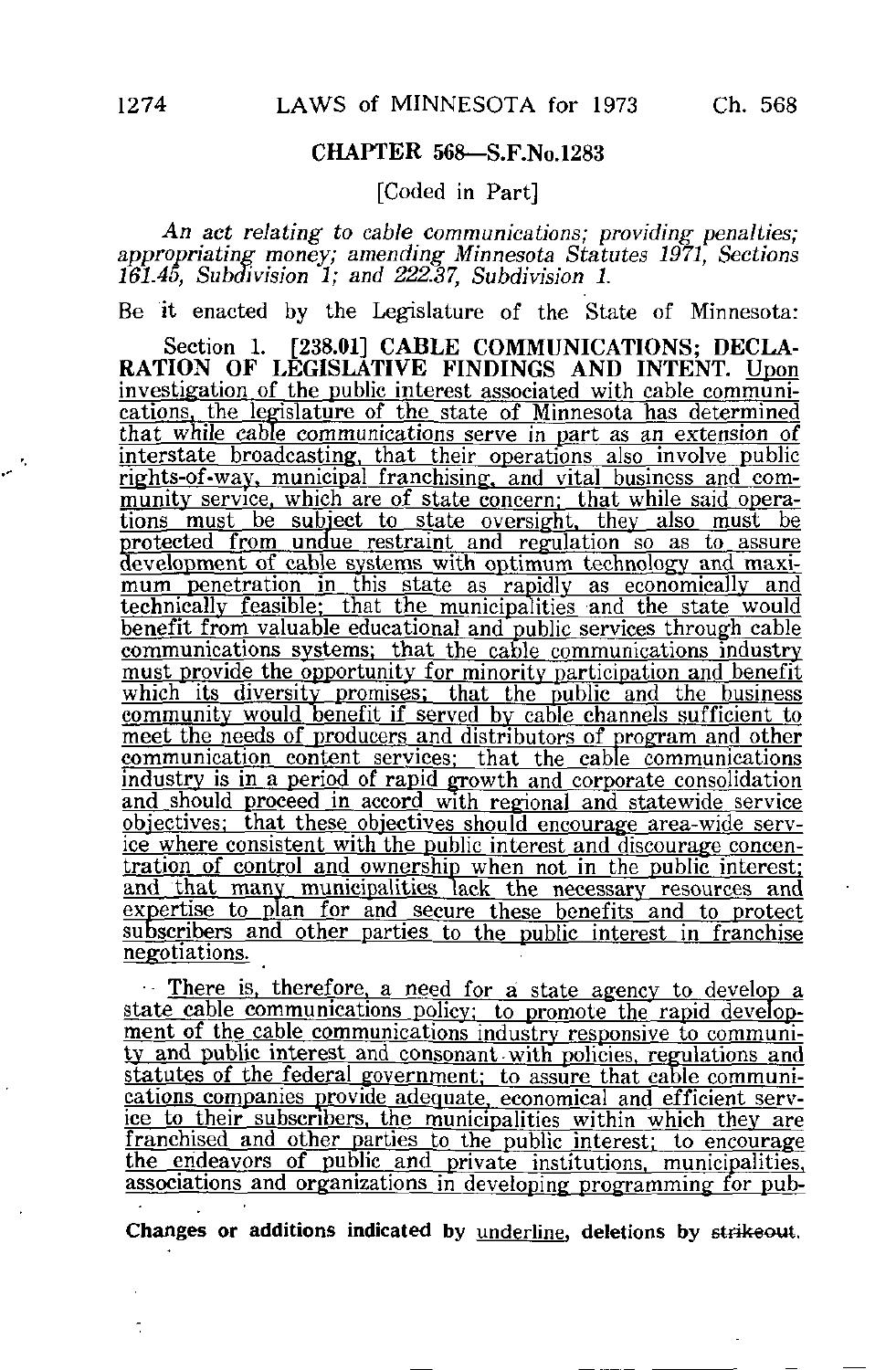## lie interest: and to provide minorities with the fullest opportunity to make effective use of the medium.

It is the intent of the legislature in the provisions of this act to vest authority in a commission to oversee development of the cable communications industry in Minnesota in accordance with the statewide service plan: to review the suitability to practices for franchising cable communications companies to protect the public interest: to set standards for cable communications systems and franchise practices; to assure channel availability for- municipal services, educational television, program diversity, local expression and other program and communications content services; to assure that municipal franchising results in communication 'across metropolitan areas and in neighborhood communities in larger municipalities; to provide consultant services to community organizatioris and municipalities in franchise negotiations: and, to stimulate the development of diverse instructional, educational, community interest and public affairs programming with full access thereto by cable communications companies, educational broadcasters and pub^ lie and private institutions operating closed circuit television systerns and instructional television fixed services.

Sec. 2. [238.02] DEFINITIONS. Subdivision 1. The words and phrases used in the provisions of this act shall have the following meanings unless a different meaning clearly appears in the text.

Subd. 2. "Cable communications company" shall mean any person owning, controlling, operating, managing or leasing a cable communications system within the state.

Subd. 3. "Cable communications system" shall mean any system which operates for hire the service of receiving and amplifying programs broadcast by one\_ or more television or radio stations and any other programs originated by a cable communications company or by another party, and distributing such programs by wire, cable, microwave or other means, whether such means are owned or leased, to persons who subscribe to such service. Such definition does not include:

(a) any system which serves fewer than  $50$  subscribers;

(b) any master antenna television system;

(c\ any specialized closed-circuit system which does not use the public rights-of-way for the construction of its physical plant; and

fd) any translator system which receives and rebroadcasts over-the-air signals.

Subd. 4. "Commission" shall mean the commission on-cable communications created by the provisions of this act.

Changes or additions indicated by underline, deletions by strikeout.

ý,

ś,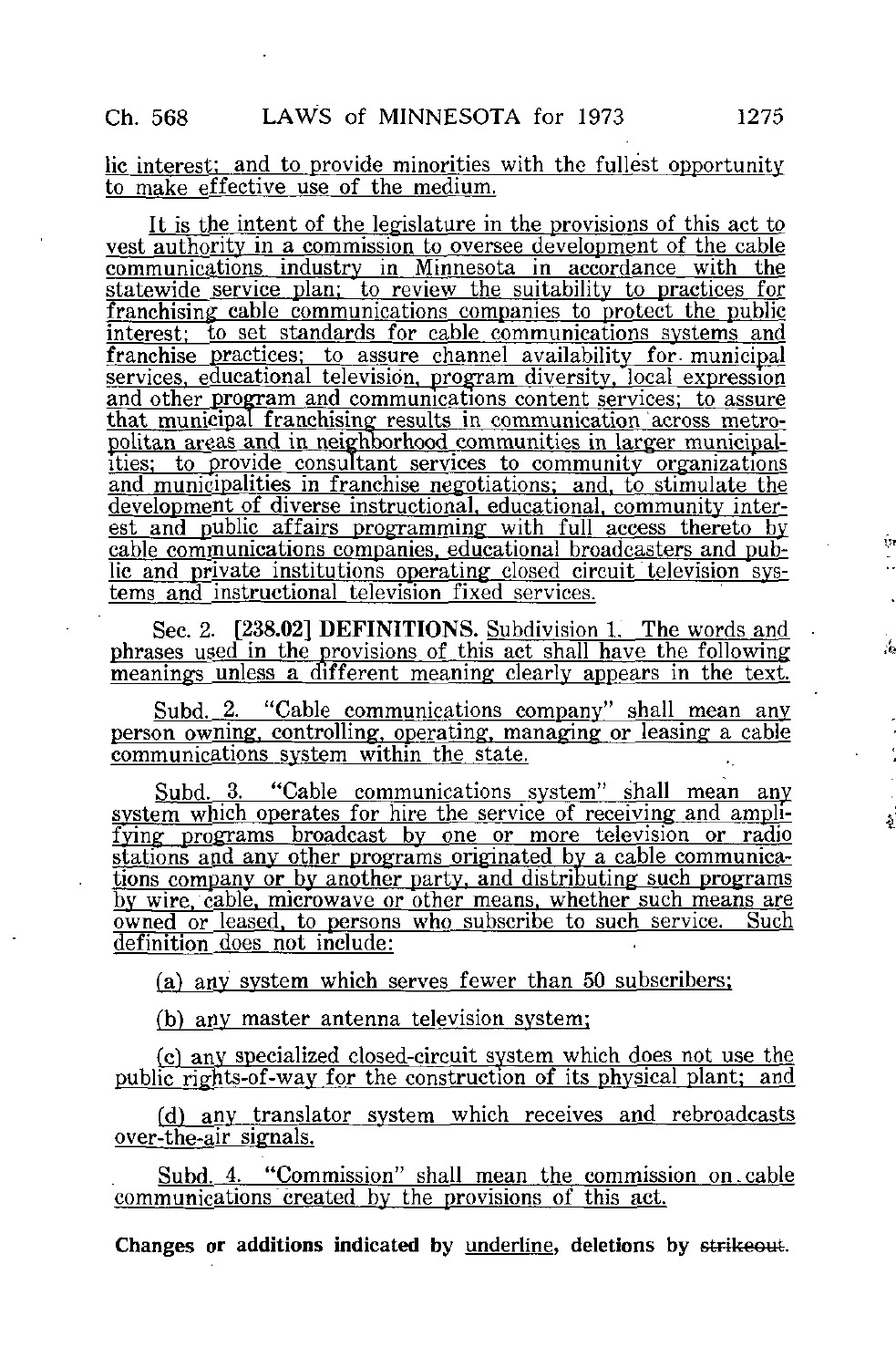. Subd. 5. "Franchise" shall mean any authorization granted by a municipality in the form of a franchise, privilege, permit. license or other municipal authorization to construct, operate, maintain^or manage a cable communications system in any municipality.

Subd. 6. "Gross annual receipts" shall mean all compensation received directly or indirectly by a cable communications company from its operations within the state, limited to sums received from  $subscripts$  in payment for programs received.

Gross'annual receipts shall not include any taxes on services furnished by a cable communications company imposed directly on any subscriber or user by any municipality, state, or other governmental unit and collected by the company for such governmental unit

Subd. 7. "Master antenna television system" shall mean any system which serves only the residents of one or more apartment dwellings under common ownership, control or management and any commercial establishment located on the premises of such apartment house and which transmits only signals broadcast over the air by stations which may be normally viewed or heard locally without objectionable interference, and which does not provide any additional service over its facilities other than closed-circuit security viewing services.

Subd. 8. "Municipality" shall mean any village, town, city, borough, county, or any combination of these which undertakes to issue a franchise.

Subd. 9. "State" shall mean the state of Minnesota.

Subd. 10. "State agency" shall mean any office, department, board, commission, bureau, division, public corporation, agency or instrumentality of the state.

Subd. 11. "Person" shall mean any individual, trustee, partnership, association, corporation or other legal entity.

Subd. 12. "Program" shall mean any broadcast-type program, signal, message, graphics, data, or communication content service.

Sec. 3. [238.03] APPLICATION. The provisions of this act shall apply to every cable communications system and every cable communications company as defined in section 2. operating within the state, including a cable communications company which constructs, operates and maintains a cable communications system in whole or in part through the facilities of a person franchised to offer common or contract carrier services. Persons possessing franchises for any of the purposes contemplated by the provisions of this act shall be deemed to be subject to the provisions of this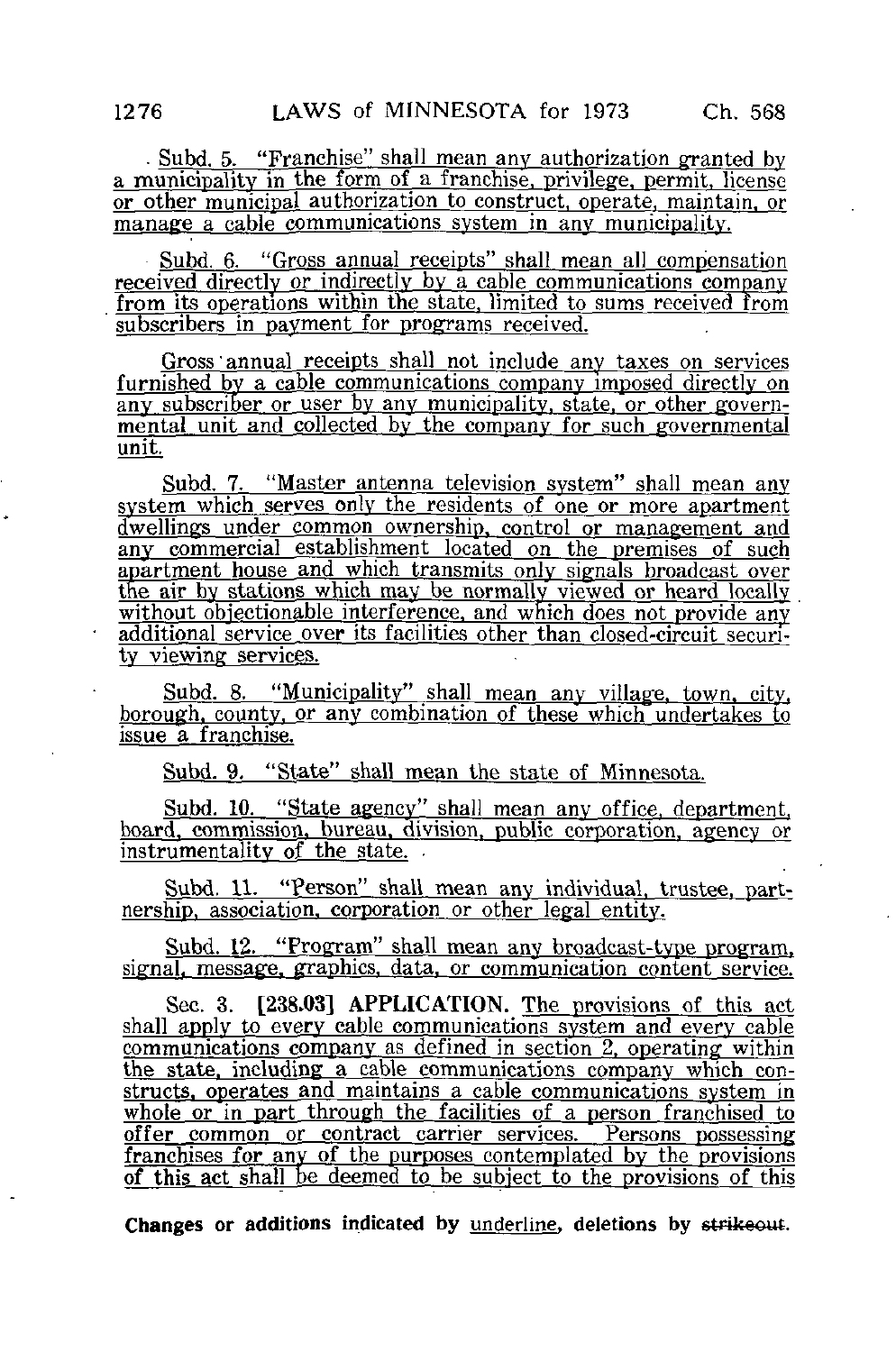act although no property may have been acquired, business transacted or franchises exercised.

Sec. 4. [238.04] COMMISSION CREATED. Subdivision 1. state commission on cable communication is hereby created within the department of administration and shall consist of seven members. The commission shall reside within the department of admin-The commission shall reside within the department of administration for a period not to exceed two years from the effective date of this act.

The members of the commission shall be representative of the broad range of interests related to telecommunication needs and concerns.

Subd. 2. Each member shall be appointed by the governor, by and with the advice and consent of the senate, for four years provided, however, that of the seven members first appointed, three for two years, four for four years, from January 1 next succeeding their appointment. Their successors shall be appointed for terms of four years each. Members shall continue in office until their successors have been appointed and qualified. No more than four members shall be from the same political party.

Subd. 3. The governor shall designate one of the members to be chairman who shall be the chief executive officer of the commission. The members shall elect one of their number as vice chairman of the commission.

Subd. 4. Vacancies in the commission occurring otherwise than by expiration of term shall be filled for the unexpired term in the same manner as original appointments.

Subd. 5. The chairman and the other members of the commission shall receive \$35 per diem compensation.

Subd. 6. A majority of the members of the commission then in office shall constitute a quorum for the transaction of any business or the exercise of any power or function of the commission. The commission may delegate to one or more of its members, or its officers, agents, or employees, such powers and duties as it may deem appropriate.

Subd. 7. The department of administration may appoint an executive director and such other officers, employees, agents, and consultants as it may deem necessary, and prescribe their duties.

The attorney general shall appoint a counsel for the commission.

Subd. 8. The executive director shall serve in the unclassified service of the state. All other employees shall serve in the classified^ service of the state.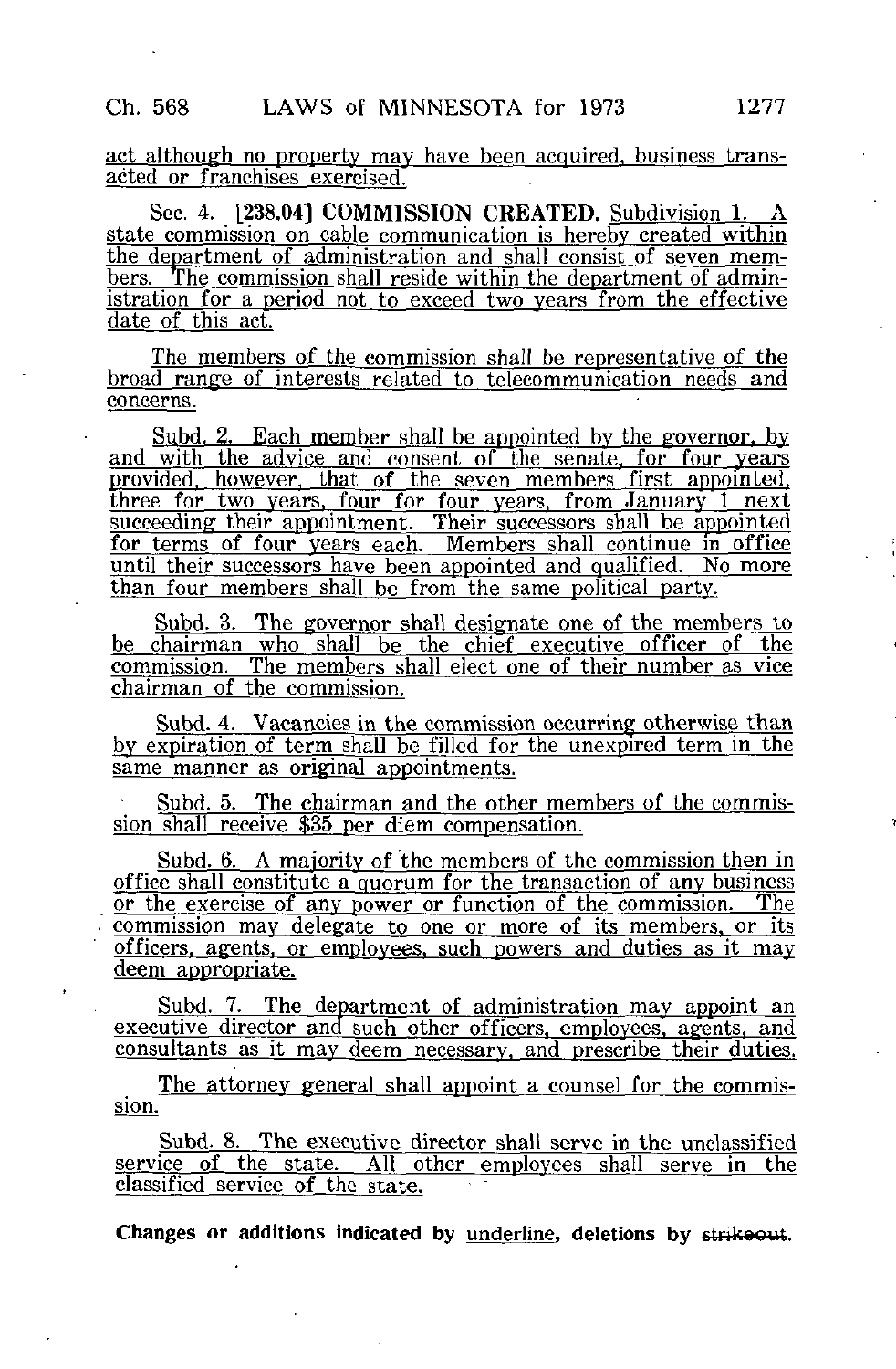Subd. 9. The commission shall be established within three months of the effective date of this act. The commission shall adopt the regulations required by this act necessary for franchising and certification within one year after it is established.

Sec. 5. [238.05] DUTIES OF THE COMMISSION. Subdivision 1. The commission shall develop and maintain a statewide plan for development of cable communications services, setting forth the objectives which the commission deems to be of regional and state concern.

Subd. 2. The commission shall, to the extent permitted by. and not contrary to, applicable federal and state law, rules and regulations:

 $f(a)$  prescribe procedures and practices which municipalities shall follow in granting franchises, including those providing for issuance of a public invitation to compete for the franchise, said invitation containing the outlines for the municipality's cable system and the desired services, as well as the criteria and priorities which shall be applied;

(b) prescribe minimum standards for inclusion in franchises, including maximum initial, renegotiation and renewal periods, a requirement that no such franchise may be exclusive, length of residential subscriber contracts, and municipal purchase: taking into account the size of the cable communications system, the commission shall also prescribe minimum standards for channel capacity, access to. and facilities to make use of. channels for education, government and public access, two-way capability, performance Bonds, and construction and operation of the cable communication system;

(c) prescribe a list of items for inclusion in franchises;

(d) prescribe standards for: franchises awarded in the twin cities metropolitan area which designate a uniform regional channel reserved for public use; the interconnection of all cable systems within this area; and the designation of a single entity to schedule programs and facilitate use of this channel.

Subd. 3. The commission shall provide advice and technical assistance to the cable communications industry, federal, state and local governments, members of the citizenry without, commercial cable interests, community organizations, and other private and public agencies interested in matters relating to cable communications, franchises and services^

Subd. 4. The commission shall issue certificates of confirmation in accordance with the standards prescribed by the commission.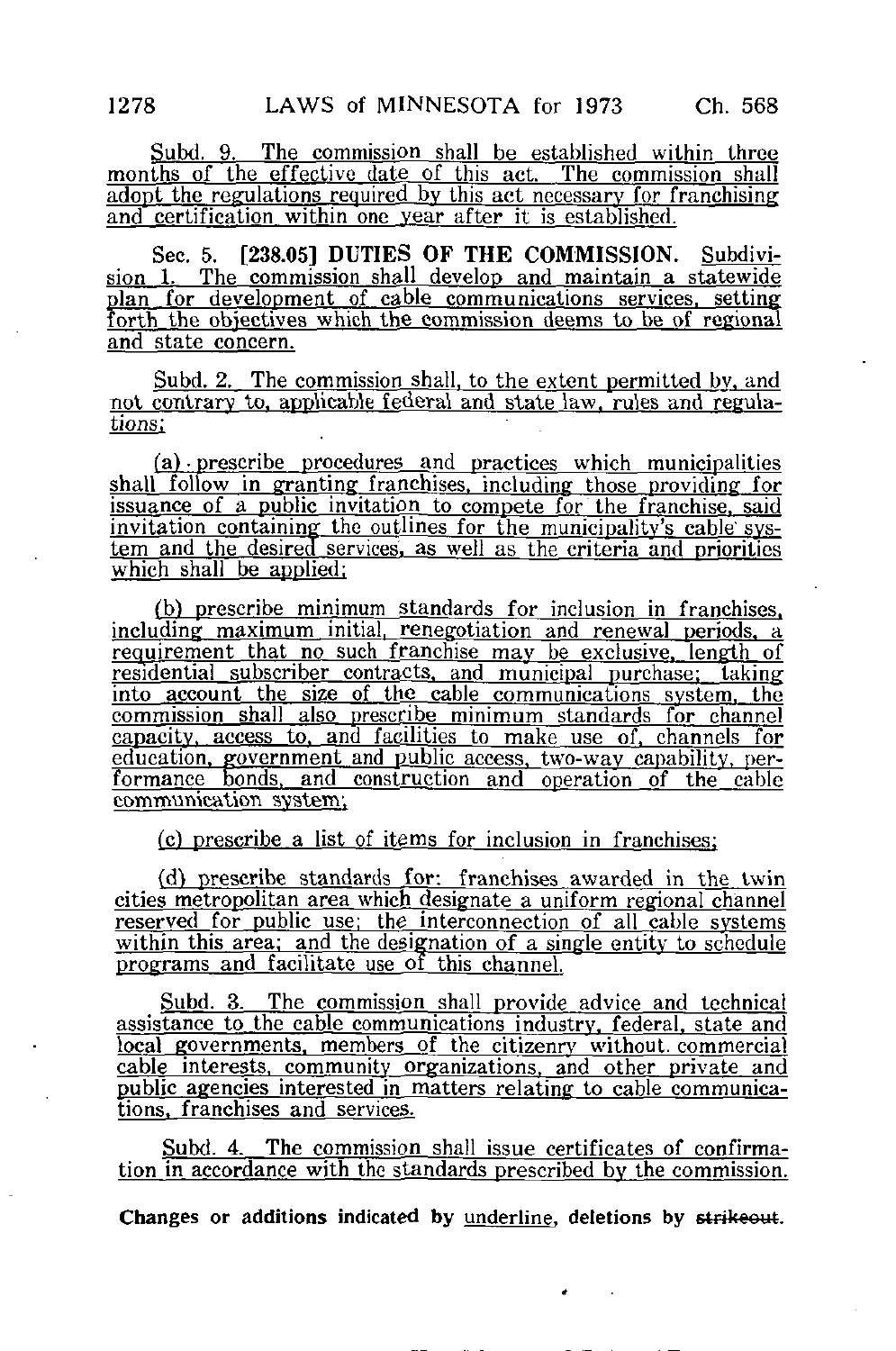Subd. 5. The commission shall represent the interests of the people of the state before the federal communications commission.

Subd. 6. The commission shall adopt, after consulting with the metropolitan council and regional development commissions of the state. a set of minimum standards for the size of cable territories within which a franchise may be awarded, and procedures to be followed for alteration of cable service territory boundaries, by municipalities in the twin cities metropolitan area as designated in Minnesota Statutes 1971, Section 473B.01, and other designated standard metropolitan statistical areas.

Subd. 7. The commission shall approve, modify or reject boundaries for specific territories proposed by municipalities or cable communications applicants, after consultation with the affected regional planning commission.

Subd. 8. The commission shall prohibit invasion of privacy.

Subd. 9. The commission shall insure that minorities and all other groups have the fullest access to cable communications at all levels, including the establishment of an affirmative action regula-. tion and compliance mechanism consistent with Federal Executive Order 11246, of the President, as amended by Executive Order No. 11375 and Executive Order No. 11478.

Subd. 10. The commission shall establish standards pertaining to transfer, renewal, termination or amendment of franchises.

Subd. 11. The commission shall establish standards pertaining to ownership and control of cable communications companies.

Subd. 12. The commission shall prescribe standards for interconnection and compatibility of cable communications systems.

Subd. 13. The commission shall establish provisions pertaining to liability for obscenity and defamation.

Subd. 14. The commission shall encourage experimental, innovative approaches to the building and operation of cable communications systems.

Subd. 15. The commission shall encourage the establishment of nonprofit corporations to facilitate production for the access  $channels.$ 

Subd. 16. The commission shall establish standards covering the construction, operation and abandonment of cable communications systems.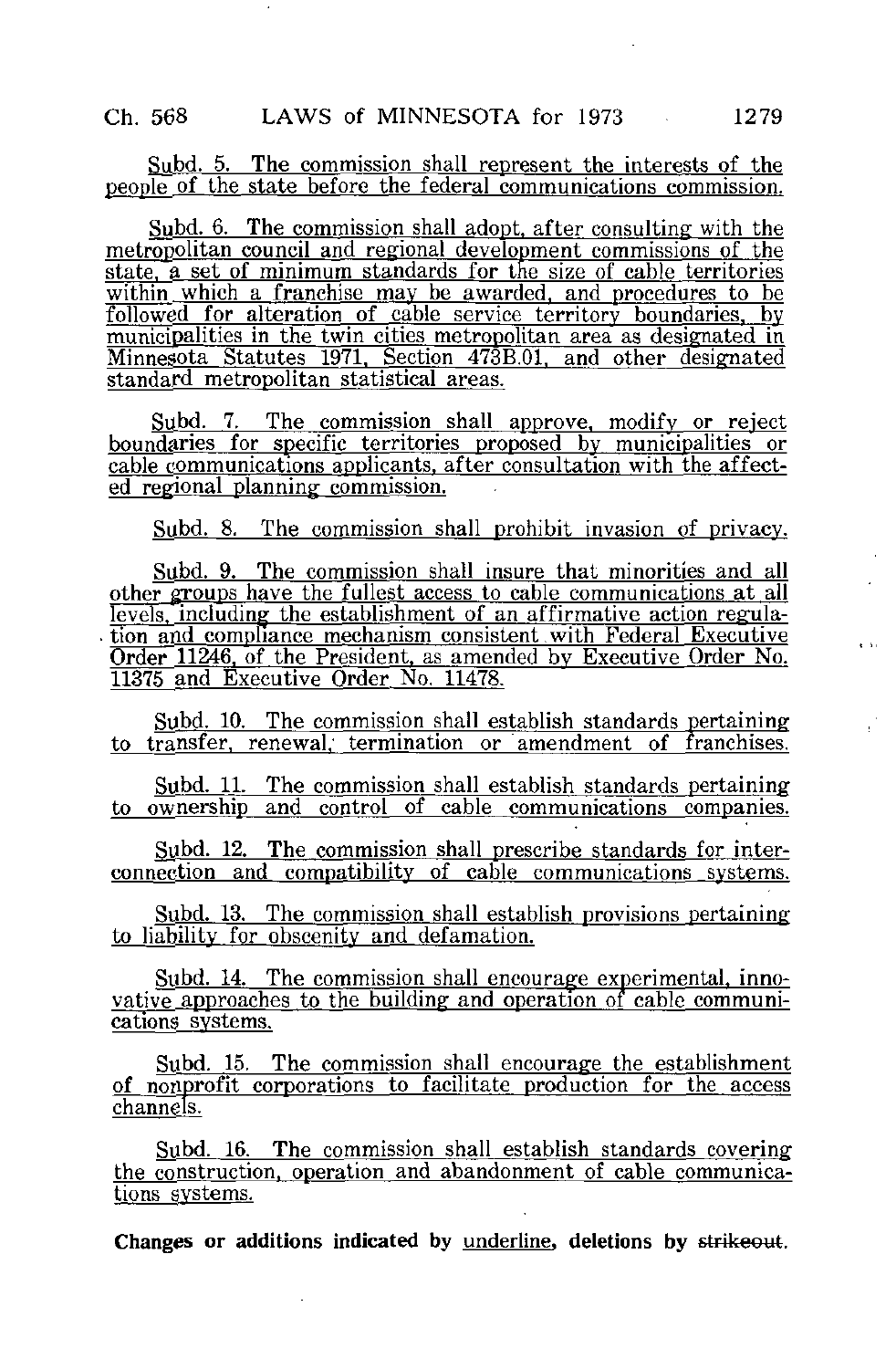Sec. 6. [238.06] POWERS OF COMMISSION. Subdivision 1. The commission may promulgate, issue, amend, rescind, and provide for the enforcement of such orders, rules and regulations as it may find necessary or appropriate to carry out the provisions of this act in accordance with Minnesota Statutes 1971, Chapter 15. Such orders, rules and regulations may classify persons and matters within the jurisdiction of the commission and prescribe different requirements for different classes of persons or matters. A copy of any order, rule or regulation promulgated hereunder shall be subject to public inspection during reasonable business hours.

Subd. 2. The commission or other aggrieved party shall have the right to institute or to intervene as a party in any action in any court of competent jurisdiction seeking mandamus, injunctive or other relief to compel compliance with any provision of this act or anv rules, regulations or orders issued hereunder.

Sec. 7. [238.07] COSTS AND EXPENSES OF THE COMMIS-SION. On or before December 1 of each year, the commission shall estimate the total costs and expenses, including compensation for personal services necessary to operate and administer the commission for the next ensuing state fiscal year. The commission shall, at such time or times and pursuant to such procedure as it shall. determine by regulation, bill and collect from each franchised cable communication company funds to carry on the work of the commission, according to an equitable formula established by the commission; provided that the amount billed to or collected from any operating cable communications company pursuant to this section shall never exceed one percent of the gross annual receipts of such company during the 12 month period designated by the commission, and further provided that in no case shall the amount collected pursuant to this section diminish the amount collected by the municipality from the cable communications company. The proceeds collected pursuant to this section shall be annually appropriated to the general fund of the state treasury.

Sec. 8. [238.08] FRANCHISE REQUIREMENT. Subdivision 1. A municipality shall have the power to require a franchise of any cable communications system providing service within the municipality.

Subd. 2. Nothing in the provisions of this act shall be construed to prevent franchise requirements in excess of those prescribed by the commission, unless such requirement is inconsistent with the provisions of this act or any regulation, policy or procedure of the commission^

Subd. 3. Nothing in this act shall be construed to limit any municipality from the right to construct, purchase, and operate a cable communications system.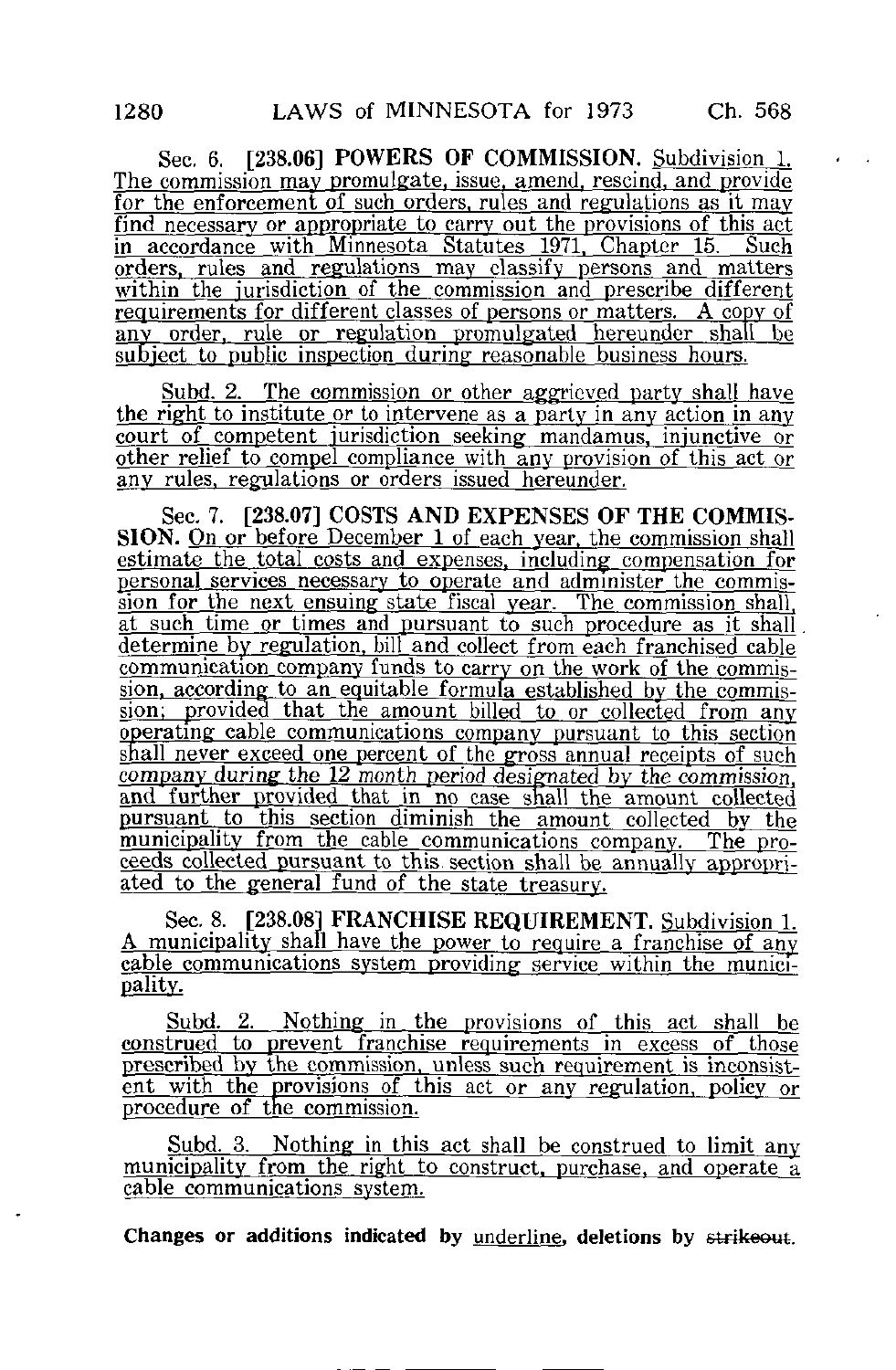Subd. 4. Nothing in this act shall be construed to limit the power of any municipality to impose upon any cable communications company a fee, tax or charge.

Sec. 9. [238.09] CERTIFICATE OF CONFIRMATION. Subdivision 1. Except as provided in subdivisions 4 and 5 of this section, after the effective date of this act, no person shall exercise a franchise, and no such franchise shall be effective, until the commission has confirmed such franchise.

Subd. 2. The commission may issue a certificate of confirmation contingent upon compliance with standards, terms or conditions set by the commission.

Subd. 3. Any cable communications company which, pursuant to an existing franchise was lawfully engaged in actual operations on the effective date of this act, may continue to exercise said franchise pursuant to the terms thereof, provided such company files with the commission by such date as the commission shall set. an application in such form and containing such information and supporting documentation as the commission may require. The commission shall issue a certificate of confirmation to such a cable communications company valid for five years without further proceedings.

Subd. 4. Cable communications companies which have been granted a franchise prior to April 1. 1973. and which were not in operation prior to the effective date of this act, shall be given a ten year certificate of confirmation provided such company files with the commission by such date as the commission shall set, an application in such form and containing such information and supporting documentation as the commission may require, and further provided such companies have commenced substantial construction, indicated by erection of the "head end" and stringing of no less than 5 miles of trunk'and distribution cable, by January 1. 1974.

Subd. 5. Notwithstanding the provisions of section 9. subdivision 6, of this act, a municipality may issue a franchise by September 15. 1973. if done so pursuant to a municipal enabling ordinance on cable communications enacted by April 1. 1973, containing detailed specifications for the construction and operation of a cable communications systems. Any cable communications company so franchised may exercise its franchise pursuant to the terms thereof, provided such company files with the commission an application in such form and containing such information and supporting documentation as the commission may require. The commission shall issue a certificate of confirmation to such a cable communications company valid for ten years.

Changes or additions indicated by underline, deletions by .strikeout. 1 Minn.S.L. 1973 Bd.Vol.—81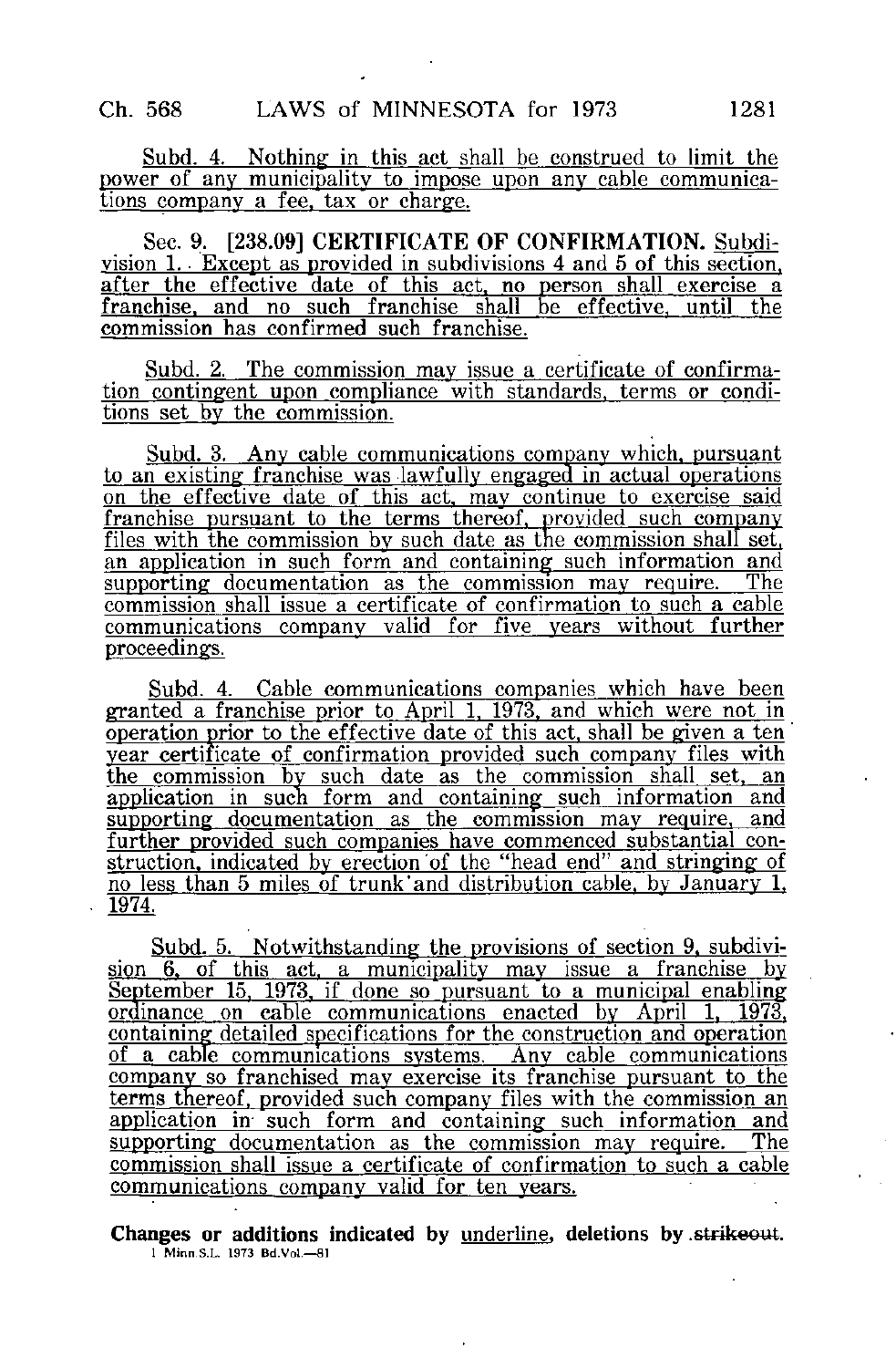Subd. 6. Any cable communications company granted a franchise after April 1, 1973, shall be required to secure a certificate of confirmation from the commission before becoming operational. Such certificate may be granted after full commission proceedings and shall be for a period of ten years.

Subd. 7. Any renewal of a certificate of confirmation shall be for a period of five years.

Subd. 8. Nothing in this section shall be deemed to validate a franchise not granted in accordance with law or affect any claims in litigation on the effective date of this act. No confirmation under this section shall preclude invalidation of anv franchise illegally obtained.

Sec. 10. [238.10] REGIONAL DEVELOPMENT COMMIS-SIONS. For the purposes of assisting in the implementation of this act, the metropolitan council and regional development commissions of the state may engage in a program of research and study concerning interconnection, cable territories, regional use of cable communications and all other aspects which may be of regional concern.

Sec. 11. [238.11] CENSORSHIP PROHIBITED. Subdivision 1. The commission may not promulgate any regulation or condition which would interfere with the right of free speech by means of cable communications.

Subd. 2. No cable communications company may prohibit or limit any program or class or type of program presented over a leased channel or any channel made available for public access, governmental or educational purposes.

Sec. 12. [238.12] RATES. Subdivision 1. Except as otherwise provided in this section, the rates charged by a cable communications company shall be those specified in the franchise, which may establish, or provide for the establishment of reasonable classifications of service and categories of subscribers, or specify different rates for differing services or for subscribers in different categories.

Subd. 2. Such rates may not be changed except as provided for in the approved franchise.

Subd. 3. The commission shall provide assistance regarding rates and related economic matters to interested municipalities and their citizens. The commission shall study, or cause to be studied, the desirability of regulation of all rates and charges of cable communications system.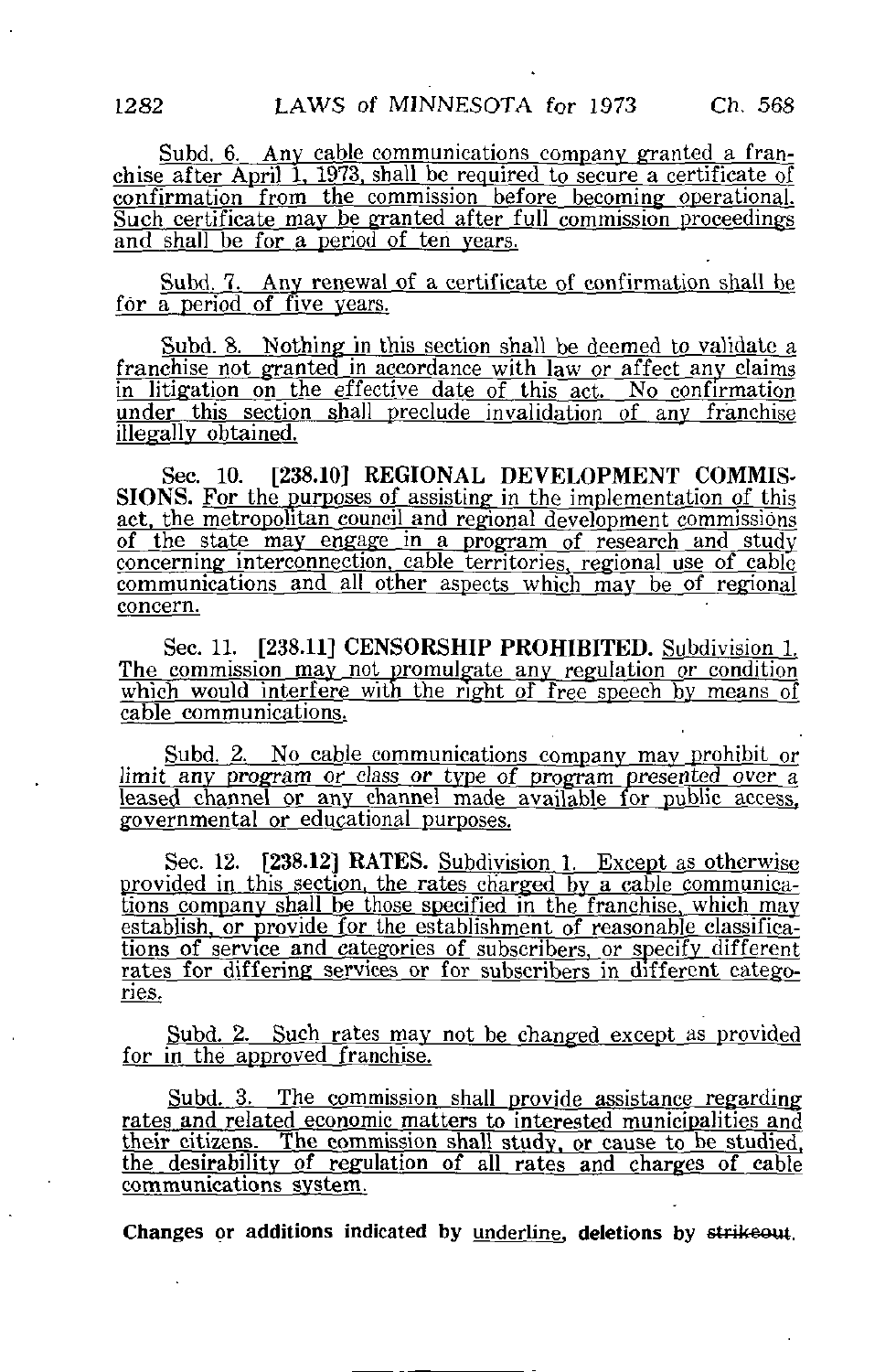Sec. 13. [238.13] POLES, DUCTS AND CONDUITS. The commission shall within two years from the effective date of this act adopt complete and 'detailed-rules specifying necessary regula^ tions for contractual agreements between cable communications operators and any public utilities with respect to the use of poles, ducts, conduits, and other appurtenances related to the cable communications transmission lines.

Sec. 14. [238.14] APPEALS TO THE COMMISSION. Any franchised cable communications company, who is aggrieved by action of any franchise authority in modifying, suspending, cancelling, revoking, or declaring forfeited the franchise, may appeal to the commission within 30 days following notice of such action by a petition in writing, setting forth all the material facts in the case. <u>Any municipality which is aggrieved by the failure of its franchisee</u> to perform according to the municipal ordinance may appeal to the commission for assistance in gaining franchisee compliance with the municipal ordinance by a petition in writing, setting forth all the material facts in the case.

The commission at its discretion shall hold a hearing upon such appeals, requiring due notice to be given to all interested parties.

If the commission approves the action of the municipality it shall issue notice to it to that effect, but if the commission disapproves of its action it shall issue a decision in writing advising the municipality of the reasons for its decision and ordering' the municipality to conform with such decision. If the commission approves the action of the cable communications company it shall issue notice to it to that effect, but if the commission disapproves of its action it shall issue a decision in writing advising the cable communications company of the reasons for its decisjon and ordering the cable communications company to conform with the decision.

Upon request, or upon its own initiative, the commission may investigate the renewal or assignment of such franchise or the conduct of the business being done thereunder, and may, after hearing, modify, suspend, revoke or cancel such license for cause.

If the municipality fails to suspend, revoke, cancel or declare forfeited a license or to perform any other disciplinary act when lawfujly ordered so to do by the commission upon appeal or otherwise, within such reasonable time as it may prescribe, the commission may itself revoke such license or perform such act with the same force and effect as if performed by the municipality.

Sec. 15. [238.15] FINANCIAL INTEREST OF MEMBERS AND EMPLOYEES. No member of the commission and no employee of the commission shall be employed by. or shall have any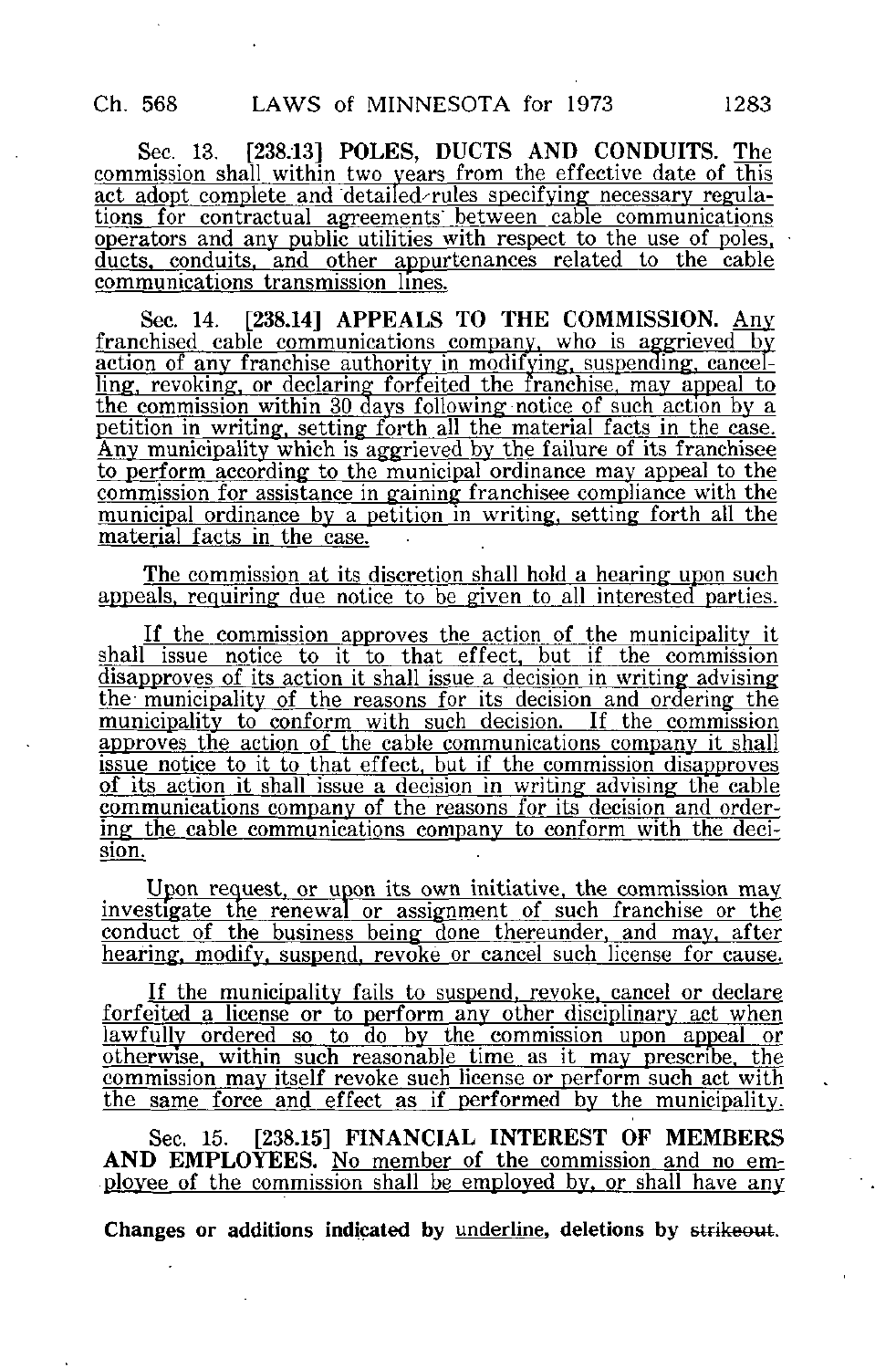financial interest in any cable communications company holding a franchise in the state, their subsidiaries, major equipment or programming suppliers, or in any broadcasting company holding an operating license issued by the federal communications commission, their subsidiaries, major equipment or programming suppliers. Members of any elected body granting franchises and employees of any franchising body who would be directly involved in the granting or administration of franchises for cable communications and who are employed or have any financial interest in any cable communications company holding a franchise in the state, their subsidiaries, major equipment or program suppliers shalj abstain from participation in the franchising of cable communications companies.

Sec. 16. [238.16] FINES AND PENALTIES. Subdivision 1. The commission may seek such injunctive relief as is necessary to prevent violations of the orders, rules or regulations of the commission.

Subd. 2. Any person violating the provisions of this act or any rules or regulations made pursuant thereto, is guilty of a gross misdemeanor. Any term of imprisonment imposed for any violation by a corporation shall be served by the senior resident officer of the corporation.

Sec. 17. APPROPRIATION. The sum of \$300.000 is hereby appropriated from the general fund to the department of administration as an appropriation for the commission.

Sec. 18. ENACTMENT. The act shall take effect the day following enactment.

Sec. 19. Minnesota Statutes 1971, Section 161.45, Subdivision 1, is amended to read:

161.45 PUBLIC UTILITIES AND WORKS ON TRUNK HIGHWAYS; RELOCATION OF UTILITIES. Subdivision 1. Electric transmission, telephone or telegraph lines, pole lines, community antenna television lines, railways, ditches, sewers, water, heat or gas mains, gas and other pipe lines, flumes, or other structures which, under the laws of this state or the ordinance of any village. borough or city, may be constructed, placed, or maintained across or along any trunk highway, or the roadway thereof, by any person, persons, corporation, or any subdivision of the state, may be so maintained or hereafter constructed only.in accordance with such regulations as may be prescribed by the commissioner who shall have power to prescribe and enforce reasonable rules and regulations with reference to the placing and maintaining along, across, or in any such trunk highway of any of the utilities hereinbefore set forth. Nothing herein shall restrict the actions of